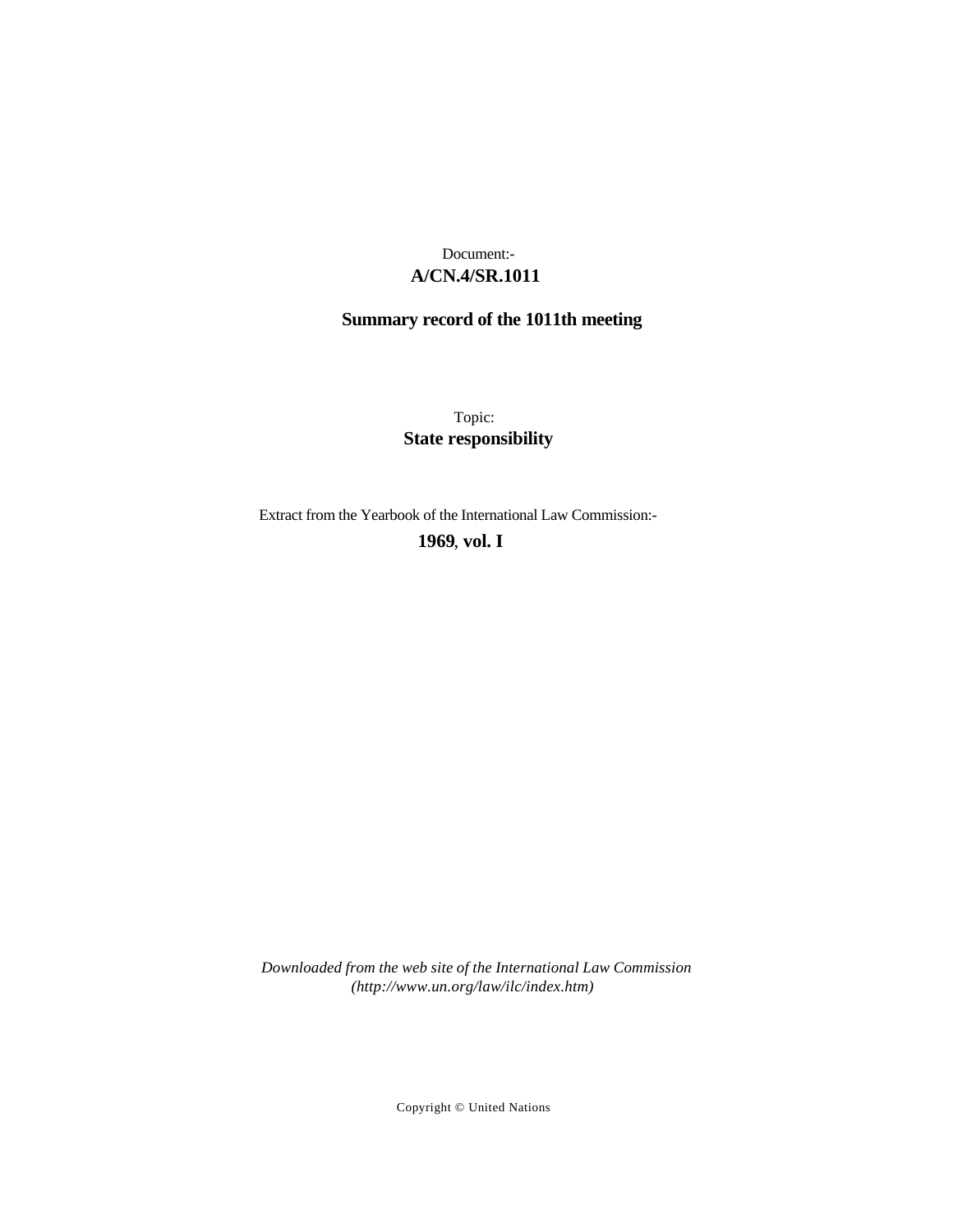37. Mr. ROSENNE said he would like to associate himself with the expressions of appreciation to the two members who had represented the Commission at important regional meetings. He attached great significance to the regular submission of reports on the activities of regional bodies concerned with international law and hoped that the Commission's documentation on those activities would be kept as complete as possible. That documentation, which was useful for the edification of members of the Commission, also drew attention to important trends in various parts of the world. Thus, it was interesting to note the silence of regional bodies on certain issues; for example, at the previous session, the representative of the Asian-African Legal Consultative Committee had made no reference to State succession.

38. The reports on regional activities provided the Commission with authentic and objective documentation on the matters with which the regional bodies had dealt. In the past, the Commission had found valuable material in such reports on the subject of reservations to multilateral treaties. In the future, its work on State responsibility would benefit from the same exchange of authentic information.

39. He had listened with interest to Mr. Ruda's analysis of the new statutes of the Inter-American Juridical Committee and looked forward to learning what solutions were ultimately adopted.

40. As to the Vienna Conference on the Law of Treaties, he had noted Mr. Tabibi's remarks on the role of the Asian-African Legal Consultative Committee, but he believed that there were a number of aspects of the history of that Conference on which it was still too early to lift the veil. That remark, however, did not detract in any way from the well-deserved tribute paid to the role of the African delegations in the success of the Conference.

41. Mr. NAGENDRA SINGH, referring to the comments of Mr. Ramangasoavina, said it was true that African participation in the meetings of the Asian-African Legal Consultative Committee had been somewhat limited in the past. It had now been decided, however, to hold a series of meetings in Africa and the next meeting of the Committee would take place in Ghana; it was hoped that a greater number of Africans would then be able to participate in the Committee's work.

42. The CHAIRMAN said he wished to thank Mr. Tabibi for being so good as to represent the Commission in the Asian-African Legal Consultative Committee, and to congratulate him on the excellent report which he had just presented. The Commission would soon have the pleasure of hearing the Observer for the Asian-African Legal Consultative Committee give a summary of the work of that Committee which, though not as old-established as the Inter-American Juridical Committee, also carried out important and fruitful work.

The meeting rose at 12.25 p.m.

### **1011th MEETING**

*Monday, 30 June 1969, at 3.10 p.m.*

### *Chairman:* Mr. Nikolai USHAKOV

Present: Mr. Ago, Mr. Albónico, Mr. Bartoš, Mr. Castañeda, Mr. Castrén, Mr. Eustathiades, Mr. Ignacio-Pinto, Mr. Kearney, Mr. Nagendra Singh, Mr. Ramangasoavina, Mr. Ruda, Mr. Tammes, Mr. Tsuruoka, Mr. Ustor, Mr. Yasseen.

#### **State responsibility**

#### (A/CN.4/208; A/CN.4/209; A/CN.4/217)

[Item 3 of the agenda]

1. The CHAIRMAN invited the Commission to begin consideration of item 3 of the agenda and called on the Special Rapporteur to introduce his report (A/CN.4/ 217).

2. Mr. AGO (Special Rapporteur) said that in presenting, in his first report, a review of previous work on codification of the topic of the international responsibility of States, his intention had been to provide the Commission with a conspectus of what had been done so far, by studying which it could derive the maximum benefit for its future work and at the same time avoid committing the errors which had stood in the way of such codification in the past. The international responsibility of States, perhaps more than any other branch of international law, including the law of treaties, had been the subject of the earliest attempts at codification. To emphasize the difficulty of the task he would remind the Commission how arduous the codification of the law of treaties had been, even though that work had been made easier by the fact that the subject-matter had been well defined and the plan to be followed relatively straightforward, and that it had been possible to refer quite extensively to the general theory of obligations in private law.

3. That did not apply where the international responsibility of States was concerned. In the first place, the greatest caution was called for in making any reference in that context to internal law, where the clearly separate development of the concepts of civil responsibility and criminal responsibility made those concepts difficult to transfer to international law. An even greater difficulty lay in the fact that, unlike the law of treaties, which was a clearly differentiated branch of international law, responsibility was generally treated in conjunction with other subjects, which, moreover, differed from each other. It was true that writers were more or less agreed on a general definition, according to which a State incurred responsibility by violating an international obligation. But it was often found that while speaking of responsibility writers were in fact attempting indirectly to define general substantive rules, the primary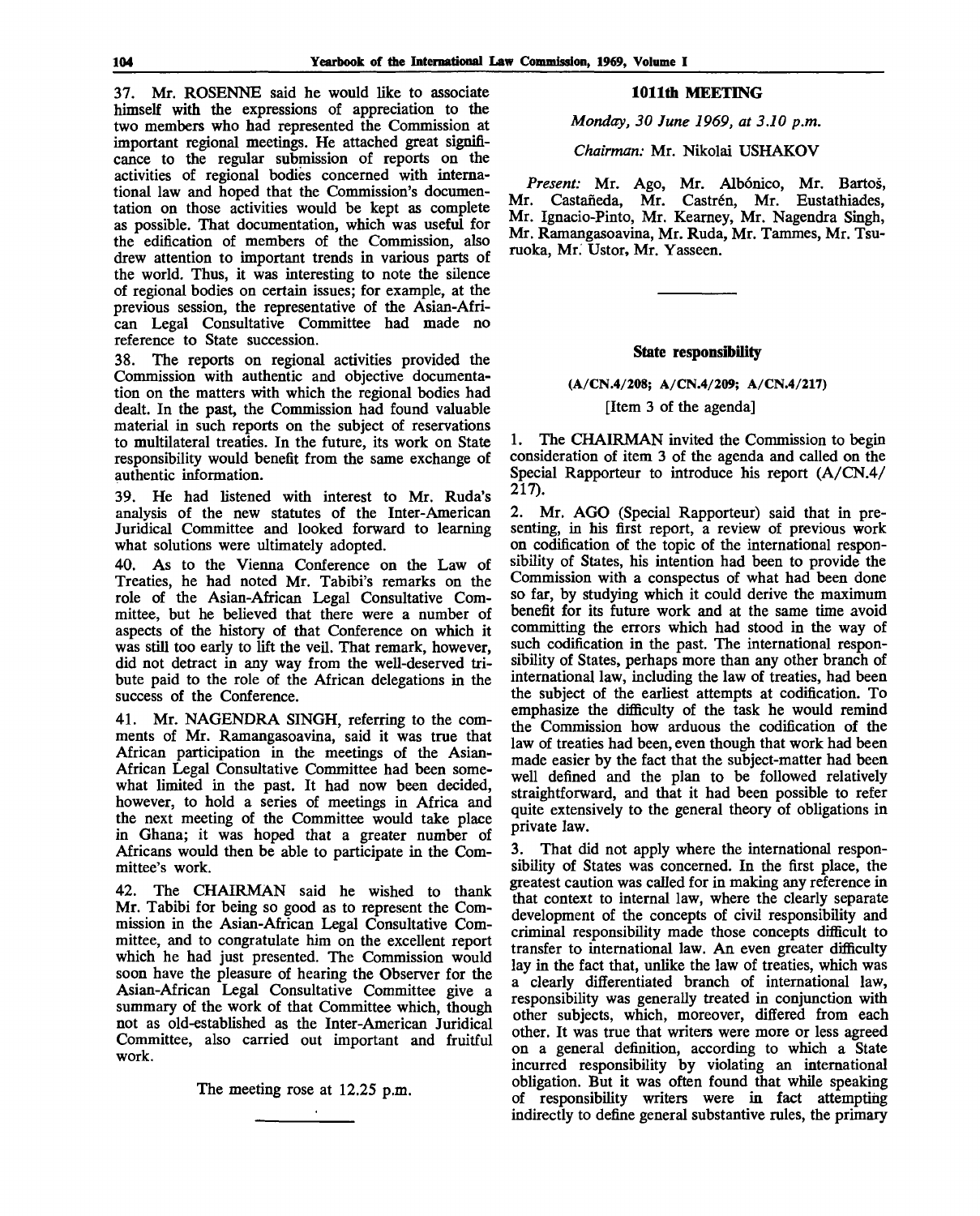rules of international law—those rules from which derived the obligations whose violation in turn entailed responsibility. That resulted in lack of clarity and further difficulties. For when responsibility was linked with other branches of international law it acquired all the difficulties inherent in defining the rules contained in those other branches. Moreover, the inevitable and erroneous conclusion was that responsibility could not be studied as such, but only in relation to a particular sector of general international law.

4. At the origin of all that lay the historical fact that the general theory of responsibility had been born —and not without reason—in the doctrine of the legal obligations of a State relating to the treatment of aliens. For in studying the consequences of violation by a State of the primary rules governing the rights of aliens, it had been found necessary to define the essential obligations of the State towards aliens and to formulate the rules which imposed those obligations on the State. Hence the confusion of the two subjects and the impression that the international responsibility of States need be defined only with reference to the sector of international law relating to the treatment of aliens.

5. Confirmation of what he had just said was provided by the Secretariat study on the status of permanent sovereignty over natural wealth and resources<sup>1</sup> and the second report on succession of States in respect of matters other than treaties (A/CN.4/216/Rev.l), which the Commission had just examined under item 2 *(b)* of its agenda. In both cases, questions had been raised regarding the boundaries between the subjects considered and State responsibility. The real point was the boundaries between those subjects and the rights of aliens.

6. Even those who opposed the idea that responsibility was indissolubly linked with the treatment of aliens and affirmed the need to consider the subject mainly with reference to other branches of international law, in particular, with reference to rules for safeguarding peace, were not always free from the error of trying to define certain essential primary rules of contemporary international law under cover of responsibility. In reality, defining those rules and the obligations that derived from them was one thing, while determining the consequences of violation of such obligations was another.

7. One should therefore beware of speaking of State responsibility when the real problem was to establish the primary bounds to be set by international law to the freedom of action of States. In other cases, a further source of error was the poverty of legal language, which used the term "responsibility" in different senses: for example, responsibility incurred through a wrongful act, and responsibility as an objective and primary obligation to repair certain consequences of a perfectly lawful act or activity.

8. The review he had given in his report confirmed those conclusions with regard both to private codification and to codification undertaken under the auspices of regional bodies, of the League of Nations and of the United Nations<sup>2</sup>.

9. Where private codification was concerned, he had referred mainly to collective attempts by learned societies. He had made exceptions in favour of two drafts by private persons: those of Professor Strupp and Professor Roth, which he had included because of their interest. Both the draft on Diplomatic Protection prepared in 1925 by the American Institute of International Law and the draft Code of International Law prepared in 1926 by the Japanese Association of International Law, chapter II of which was entitled "Rules concerning responsibility of a State in relation to the life, person and property of aliens", considered responsibility in relation to the rights of aliens and did not treat the two subjects separately. Similarly, the resolution adopted in 1927 by the Institute of International Law in anticipation of the Codification Conference to be held at The Hague in 1930, although it was a very complete and detailed study, nevertheless considered responsibility only in relation to respect for the rights of aliens and endeavoured to define the content of the State's obligations in that respect at the same time as the consequences of failure to fulfil those obligations. Nevertheless, that study was very interesting in spite of its mixed subjectmatter, because it contained many things which it would still be good to adopt and because, owing to its universal character, the Institute of International Law did not, like other bodies, represent a particular point of view.

10. Other attempts to codify responsibility had been undertaken in anticipation of the Hague Conference. In 1929, the Harvard Law School had entrusted Professor Borchard with the preparation of a draft Convention on responsibility of States for damage done in their territory to the person or property of foreigners. There again different problems had been mixed together in an attempt to make an over-all codification of the rules governing the rights of aliens and the international responsibility of States. In 1961, the Harvard Law School had undertaken a review of the Borchard draft to bring it up to date for the benefit of the International Law Commission. The text produced, which was entitled "Draft Convention on the international responsibility of States for injuries to aliens", was not really a revision of the 1929 text, but an entirely new draft and a rather bold one. One idea it put forward was that the right impaired by the internationally wrongful act was that of the individual, not that of his State of nationality, and that the individual himself could bring an international claim direct.

11. He had also drawn attention in his report to two resolutions adopted in 1956 and 1965 respectively by the Institute of International Law and to a draft Convention on the responsibility of States for injuries caused in their territory to the person or property of aliens, prepared in 1930 by the Deutsche Gesellschaft für Volkerrecht (German Association for International

A/AC.97/5/Rev.2.

<sup>2</sup> Source references for the texts mentioned in this statement will be found in the report (A/CN.4/217), which is reproduced in vol. II of this *Yearbook.*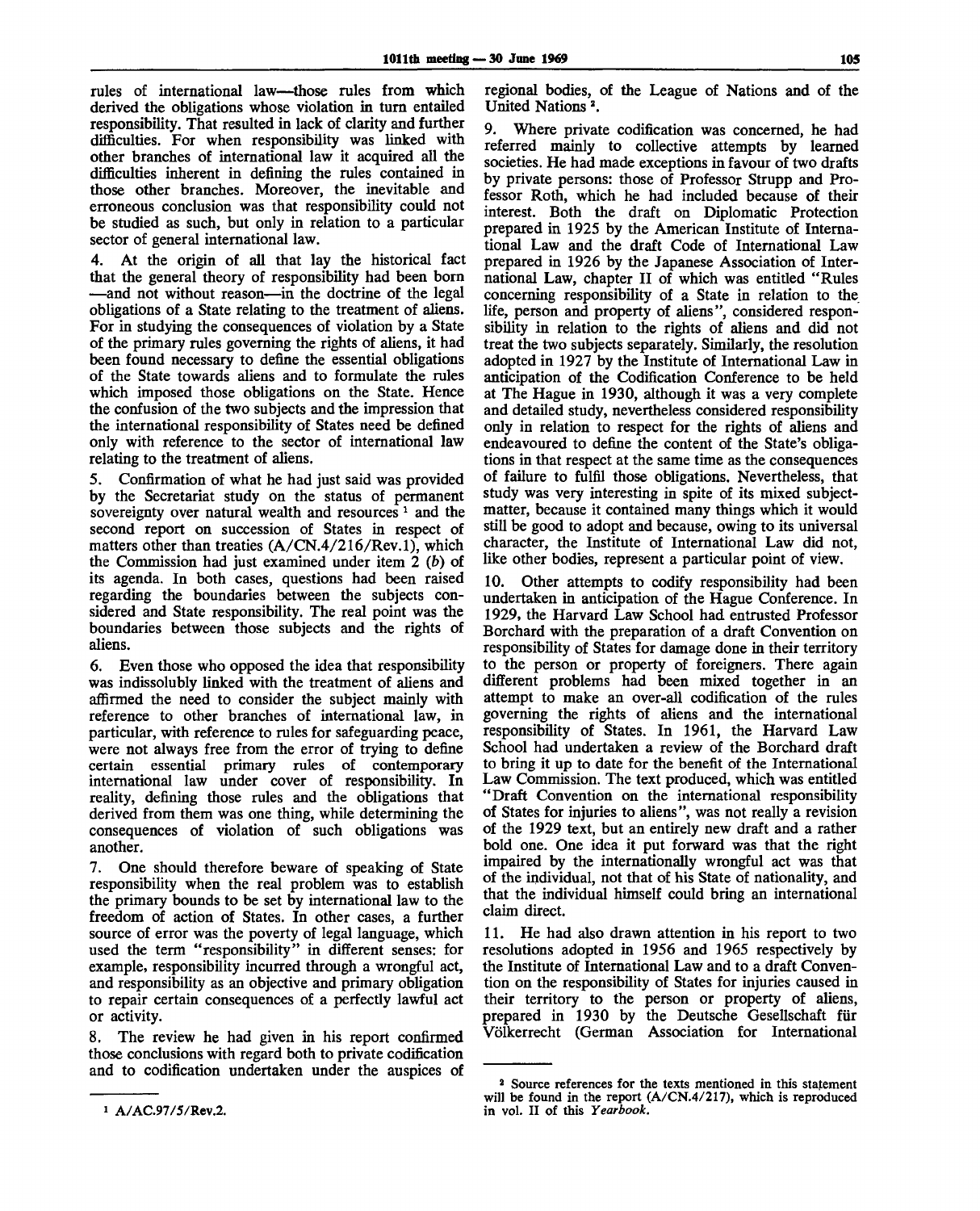Law), many provisions of which dealt with problems of responsibility proper.

12. Lastly, the drafts prepared by Professor Strupp and Professor Roth were both particularly important for the work of the Commission, because they constituted attempts to codify, in the form of articles, responsibility as such, not in relation to the subject of aliens' rights.

13. Of the attempts at codification made under the auspices of regional bodies, those singled out for special attention were the drafts prepared by inter-American bodies, in particular the two drafts of the Inter-American Juridical Committee. The value of those drafts lay in the fact that one of them reflected the point of view of the United States and the other that of Latin America —two different conceptions the Commission would have to take into consideration. But there again, the rules governing the rights of aliens and responsibility were treated as interdependent. The Asian-African Legal Consultative Committee was also making a contribution on the subject.

14. The work of the League of Nations on codification was most enlightening; the texts were annexed to his report. The plenary meeting of the Hague Codification Conference of 1930 had not adopted the ten articles which had been approved by the Third Committee of the Conference, because it had been unable to agree on the articles which should have followed them. The first ten articles had dealt with general problems of responsibility, while those which followed had dealt with the status of aliens. Thus the 1930 Conference could have been successful if it had confined itself to responsibility instead of venturing onto the quicksand of aliens' rights.

15. Finally, the United Nations had attempted, through the International Law Commission, to codify the international responsibility of States. A history of that work was given in the document prepared by the Secretariat (A/CN.4/209). To facilitate comparison he had included in the annexes to his report the texts prepared for the Commission by Mr. Garcia-Amador, its first Special Rapporteur on State responsibility.

16. Mr. Garcia-Amador had first wished to codify responsibility in general, but at that time the Commission had preferred him to limit the scope of his first study to injury caused to aliens. The main difficulty encountered by the Commission had been due to the fact that in the bases for discussion prepared by Mr. Garcia-Amador the individual was presented as a subject of international law beside the State, with all the consequences that followed. In addition Mr. Garcia-Amador had tried to overcome the main difficulties that arose in regard to aliens' rights by having recourse to the notion of fundamental human rights, and at that time the Commission had not been prepared to codify the rules governing the treatment of aliens on such a novel basis.

17. Having achieved no concrete results on the basis of the successive reports of its first Special Rapporteur, the Commission had then considered the possibility of codifying responsibility apart from any other subject, in particular the rights of aliens. The basic idea guiding the

Commission in that second phase, which was well known to members, had been the idea of isolating the subject of responsibility from the other subjects with which it had often been linked, and trying to define the rules independently of any definition of other substantive rules, or primary rules of international law.

18. The main idea which had emerged from the work of the Sub-Committee set up in 1962, and later from the conclusions reached by the Commission itself in 1963 and approved by the General Assembly, was, in other words, that of the need to concentrate on the notion of violation of an international obligation and the consequences of such violation. He would like to sum up that programme in the phrase: the whole of responsibility and nothing but responsibility. According to the plan adopted by the Sub-Committee in 1963 and confirmed by the Commission in 1967, which was reproduced in paragraph 91 of his report, the Commission would first take up the problem of the origin of international responsibility, namely, the notion of a wrongful act or infringement, the determination of the components of that notion and, in particular, the determination of the conditions under which an international wrongful act could be imputed to a State. On that basis it must distinguish between the different kinds of infringement and define the circumstances in which the wrongful nature of an act or omission could be set aside. Secondly, the Commission would have to study the forms of international responsibility, the relationships between reparation and sanctions and between individual sanctions and collective sanctions, with all the consequences that followed. That was a complicated and difficult task, but there was reason to hope that the difficulties of defining responsibility as such could be overcome, especially in view of the difficulties the Commission had surmounted when codifying the law of treaties.

19. If it was to be successful, the Commission would have to devote more time to responsibility at its next session than it had hitherto. He himself had already made good progress in the work of drafting his second report, in which he hoped to be able to submit a first draft of articles to the Commission if it wished him to do so.

20. Mr. BARTOS said that both the Commission and the General Assembly had recommended a study of the responsibility of States incurred by the violation of rules relating to international peace and security. Although that aspect of the topic was mentioned in the report, the Special Rapporteur had said nothing about it in his introductory statement. He would like to know whether the Special Rapporteur intended to confine himself to the question of State responsibility for injury to aliens or whether he intended to follow those recommendations.

21. Mr. AGO (Special Rapporteur) said he could assure M. Bartos that he had no intention of confining his study to the problem of injury to aliens. The topic of responsibility had to be considered as a whole; obviously therefore, it would also have to be studied with reference to the matters mentioned by Mr. Bartos.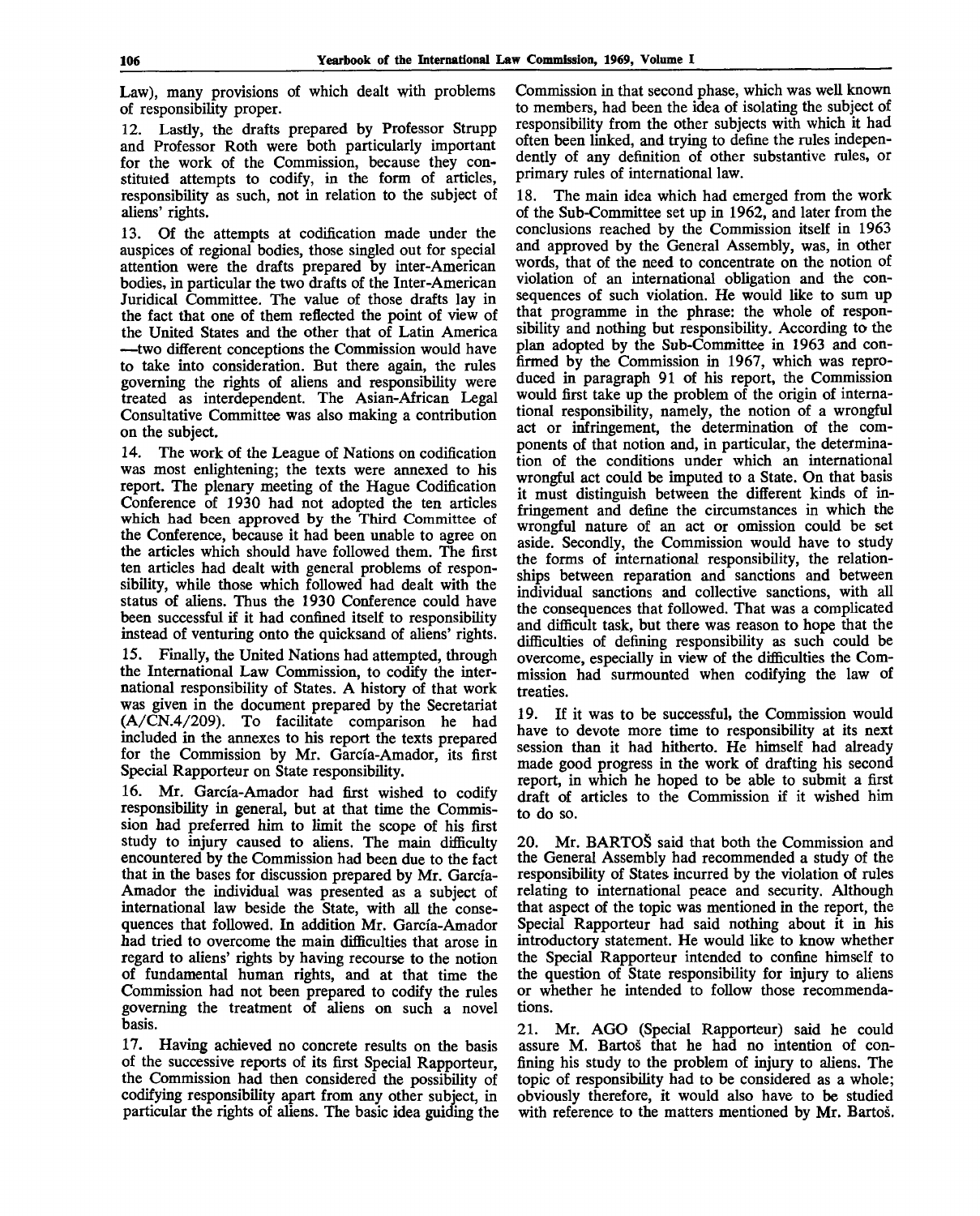But there again, no attempt should be made to define the primary rules whose violation was a source of responsibility; the Commission would study the conditions in which responsibility was incurred by the violation of a rule, whatever the rule might be.

22. Mr. RUDA said the Special Rapporteur was to be commended for his valuable review of previous work on codification of the topic of State responsibility and for his excellent introductory statement.

23. A historical introduction such as that contained in the Special Rapporteur's report was necessary, and the annexes would prove particularly useful for the Commission's future work on the topic. The material he had assembled confirmed the Special Rapporteur's conclusion that the Commission should not neglect any part of the work already done on the topic, but should at the same time avoid past errors. Some success had undoubtedly been achieved in the past, but mistakes had also been made, particularly in the general approach to the subject. The time had come for the Commission to undertake a study of State responsibility in contemporary international law, with due regard to the work previously done. The topic was perhaps even more difficult than that of the law of treaties.

24. Some of the difficulties involved in such a study were connected with the introduction into past discussions of concepts of municipal law. Other difficulties, however, were attributable to the traditional treatment of the subject, particularly in the early part of the twentieth century.

25. The Special Rapporteur, with his usual clarity, had offered the Commission a satisfactory basis for its work when he had stated, in paragraph 6 of the report, his firm belief "that, for purposes of codification, the international responsibility of the State must be considered as such, i.e. as the situation resulting from a State's nonfulfilment of an international legal obligation, regardless of the nature of that obligation and the matter to which it relates." He shared the Special Rapporteur's view that it was necessary to isolate the rules governing State responsibility and to endeavour to deal exclusively with those rules, as distinct from the rules of other parts of international law. Any attempt to deal with those other substantive rules of international law would lead the Commission into difficulties that would only hamper the codification of the international law of State responsibility.

26. He had, however, some doubts about the Special Rapporteur's statement that State responsibility was the situation resulting from a State's "non-fulfilment of an international legal obligation". Viewed in that light, a study of State responsibility would be confined to the consequences of wrongful acts, whereas the international responsibility of a State could arise from lawful activities. One example was State responsibility in cases of nuclear damage, a matter on which a number of conventions had been drafted. Another example was provided by State activities in outer space; the Legal Sub-Committee of the Committee on the Peaceful Uses of Outer Space was at present engaged in studying drafts dealing, precisely, with the damage that could result from certain

activities of a State in outer space which were not in any way wrongful.

27. He was grateful to the Special Rapporteur for his careful and extensive treatment in his report of the Latin American contribution to the study of the topic of State responsibility, in particular, the work done in 1925 by the American Institute of International Law at the invitation of the Governing Board of the Pan-American Union and the more recent work of official codification by inter-American bodies.

28. He supported the Special Rapporteur's intention to deal with the whole subject of State responsibility, and nothing but that subject.

29. Mr. YASSEEN, after congratulating the Special Rapporteur on his report and his masterly presentation of it, said that the Commission had now to decide how to deal with the subject. Since 1963, he himself had consistently maintained, both in the sub-Committee and in the Commission, that the Commission should study responsibility itself, in other words, the general theory of responsibility, and should not begin by considering responsibility in the various sectors of international relations. The general theory did exist, and it formed part of positive international law; the Commission should undertake both codification and progressive development of international law on State responsibility.

30. The Special Rapporteur had wisely drawn a distinction between the rules on responsibility and substantive rules. That distinction was imperative, for to study international obligations *per se* would mean studying the whole of international law.

31. Of course, the possibility of special features of the application of the general theory of responsibility arising in certain sectors of international relations must not be excluded. But the Commission should begin by working out the general principles and then see whether their application presented special features. For instance, in applying the general theory of responsibility in internal law to industrial or traffic accidents, certain special features of application had been introduced such as presumptions or reversal of the burden of proof. In international law one of the areas where the application of the general theory of responsibility might have special features was breaches of the peace, which were a matter of cardinal importance to the international community.

32. Mr. RAMANGASOAVINA said the Special Rapporteur was to be congratulated on the very full documentation he had produced on a topic which needed urgent consideration, since it had been on the Commission's agenda for many years.

33. The Special Rapporteur rightly wished to study the general principles of responsibility without going into substantive rules, and as he had confirmed in his reply to Mr. Bartos, the study should not be limited to any particular sector of responsibility. It should extend to State responsibility for violation of the national sovereignty, independence or national integrity of other States, or of the right of nations to self-determination and the use of their natural resources.

34. That widening of the scope of the topic would naturally cause difficulties, because some principles, even